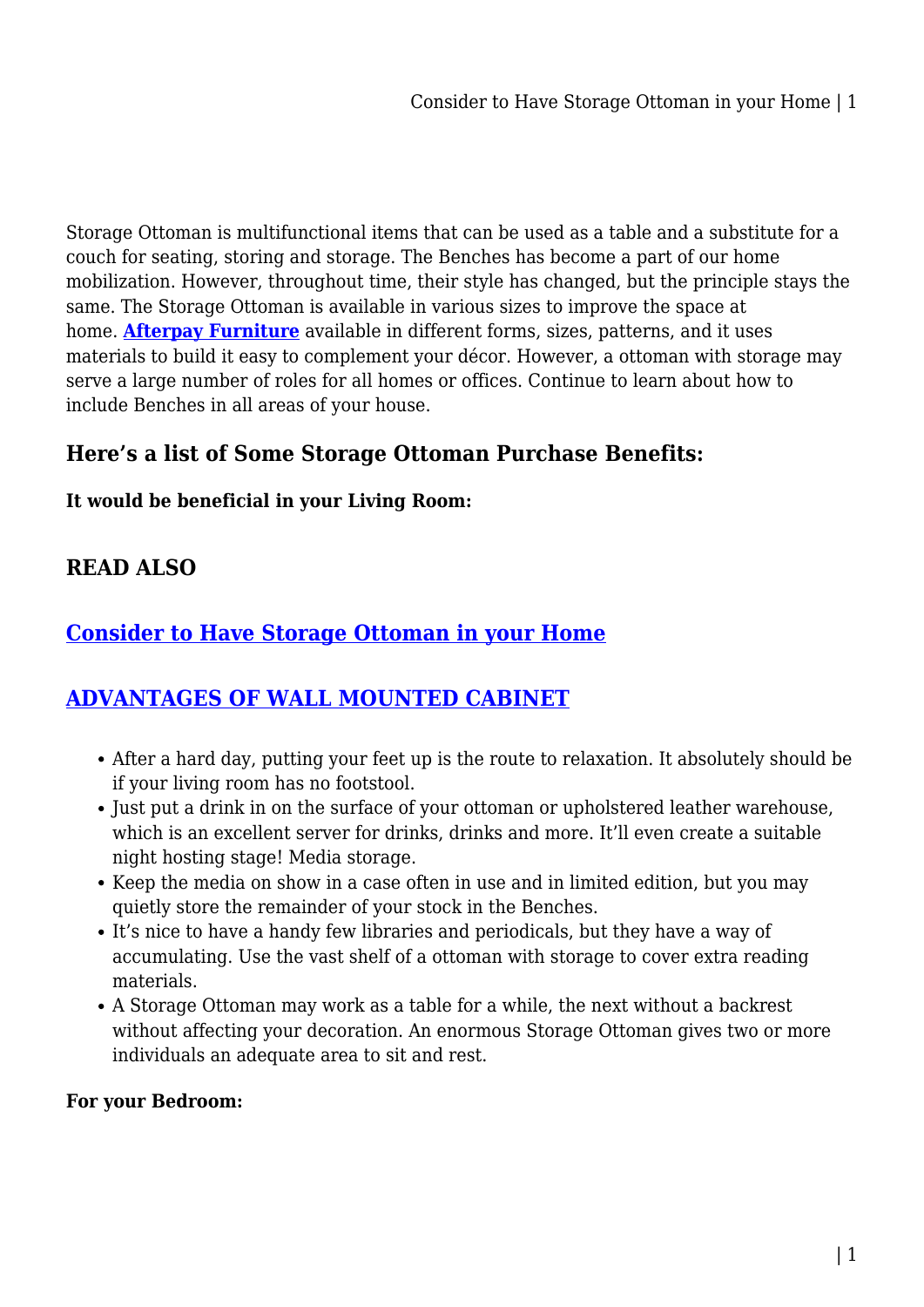

ottoman with storage

- Storage Ottoman is the perfect place for holding extra sheets, cushions and duvet. Architecture with drawers and cabinets offers even more choices.
- It's not only a comfortable tapered bed; you don't get stuck with the smooth comfort or prepared pillows to place on your bed when you sit at ottoman with storage to watch TV or speak with your companion.
- The Storage Ottoman provides children and animals with an easy method to go on and off the bed.

#### **Even in your Bathroom:**

- A Storage Ottoman may be an excellent way of organizing towels, toilet papers and more when you have floor space.
- Just sit in the bathroom to perform one task. Make your toilet a good seat for any other activity like Benches. They act as a seat for vanity!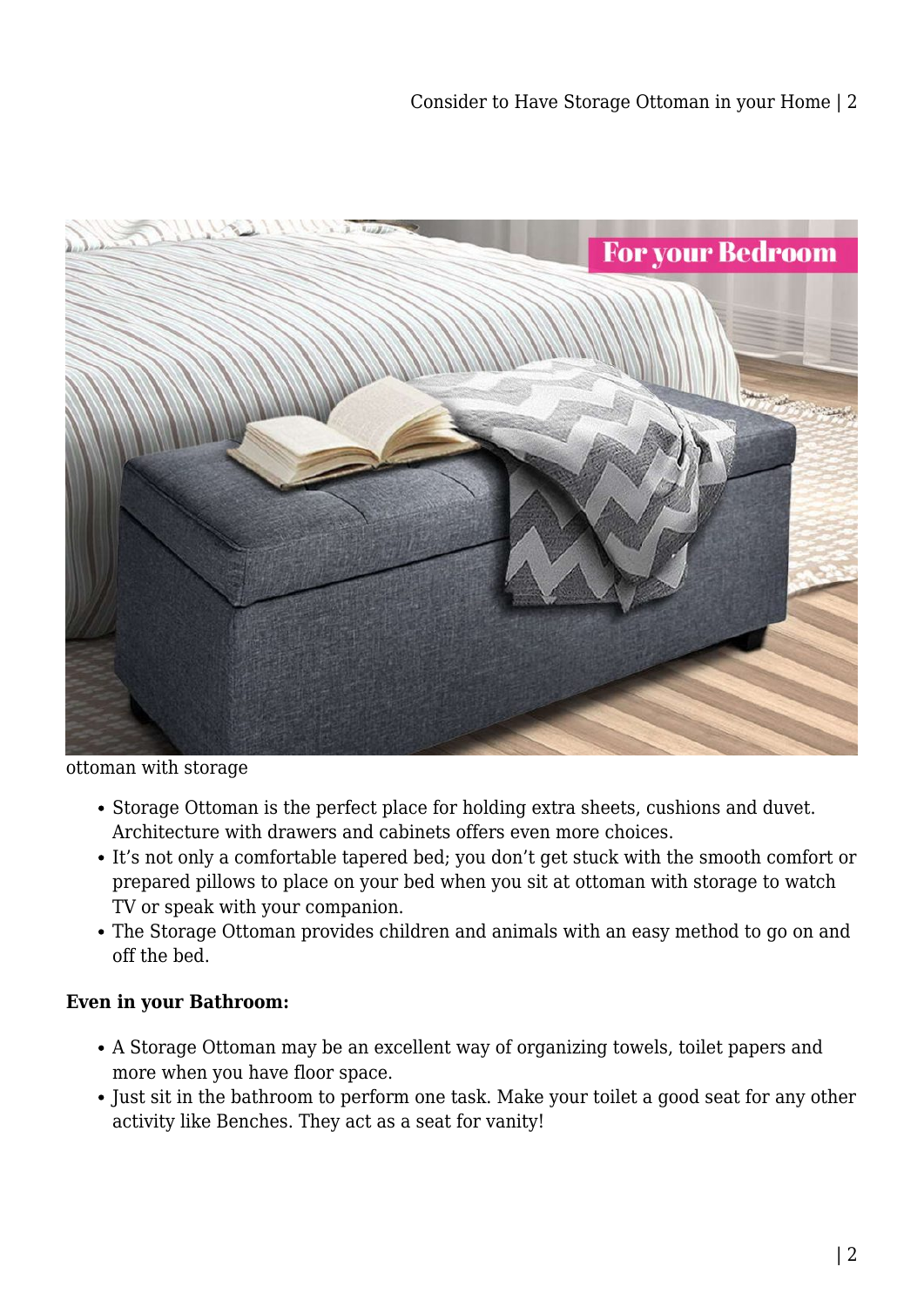# **Storage Ottoman for your Eating Area:**

In recent years the popularity of Afterpay Furniture in food areas has increased. ottoman with storage may provide visual pleasure and the possibility for additional sitting space to the dining area. Just replace a few chairs in your dining room with Benches that may serve as a seat and provide a handy seat, linens, setup and more to maintain seasonal decoration. **[Storage Ottoman](https://mattressoffers.com.au/storage-ottoman/)** can be positioned next to a sofa, acting as a coffee table. It could be used for holding books and periodicals or for placing a box for visitors.

#### **In the Entrance of your Home:**

- A Benches makes the process smooth, regardless of either you go out or in. Take stock inside a storage basin and keep your kicks, scarves, shades and more smoothly arranged and dust-free.
- Give visitors a specific room to take jackets or shoes. It is never a luxury to attempt to take a snow boat over oneself when you're going to wonder how you ever went.

### **Storage Ottoman in your Offices:**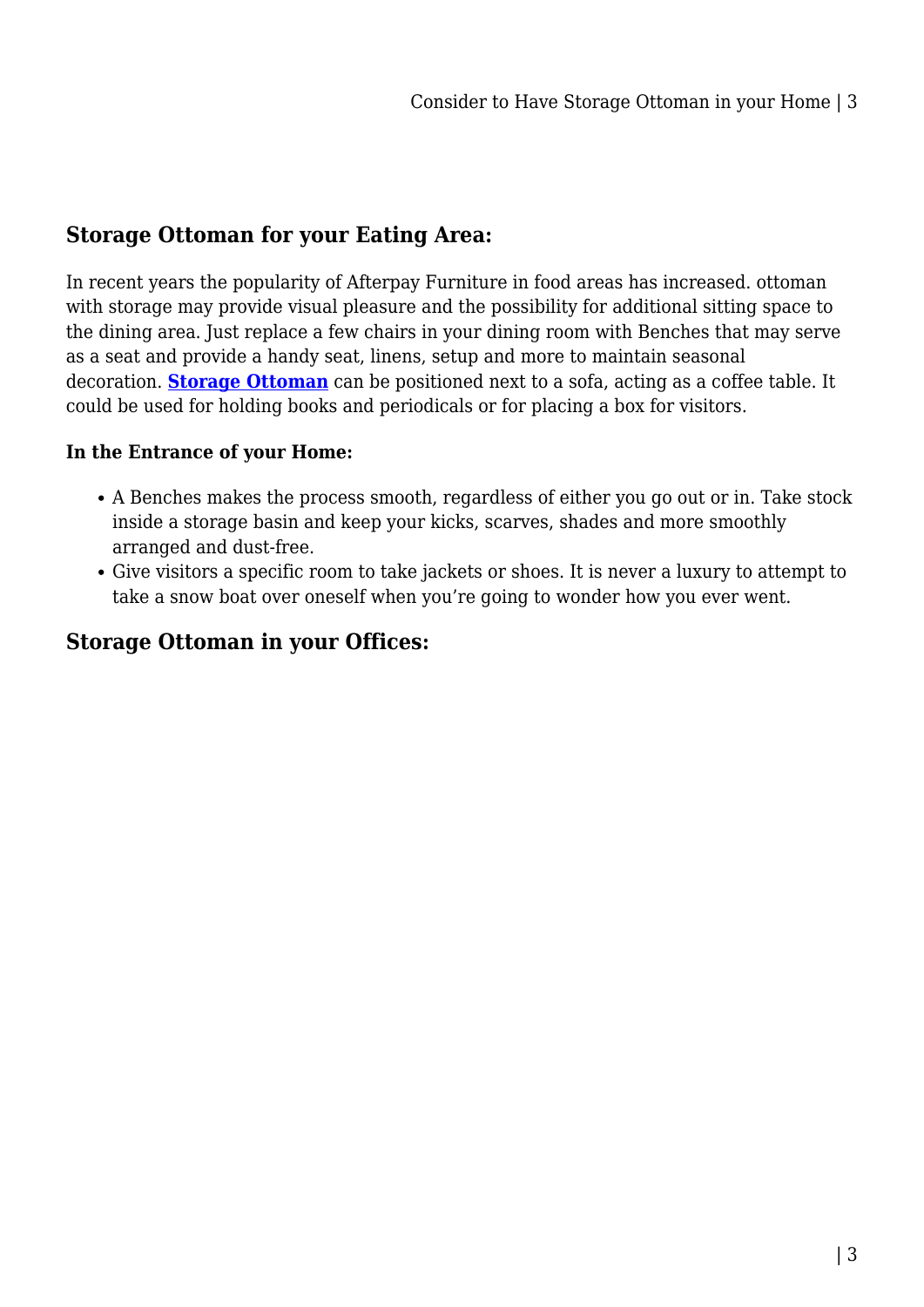

Storage Ottoman comes for central files, books and more in professional styles with concealed storage. Furthermore, for a bit of break from the day, this is a great seat.

# **Outside of your Home:**

An outdoor Storage Ottoman facilitates a discussion and conversation room for you and your friends while also offering a saving storage room for outside pots and pillows, and toys.

### **Saves your space:**

As TV remotes, media players, journals, tiny toys, gaming joystick etc., ottoman with storage doubles the store possibilities. Some come for extra storage space with a movable top. It is helpful to maintain a room less confused. Others have storage bags on the side that make everyday objects easy to retrieve. If not in use, Storage Ottoman is easy to completely hide. This helps save space in a room while treating additional sitting requirements if necessary. If you want an Afterpay Furniture that can be hidden, opt for one with rollers beneath. As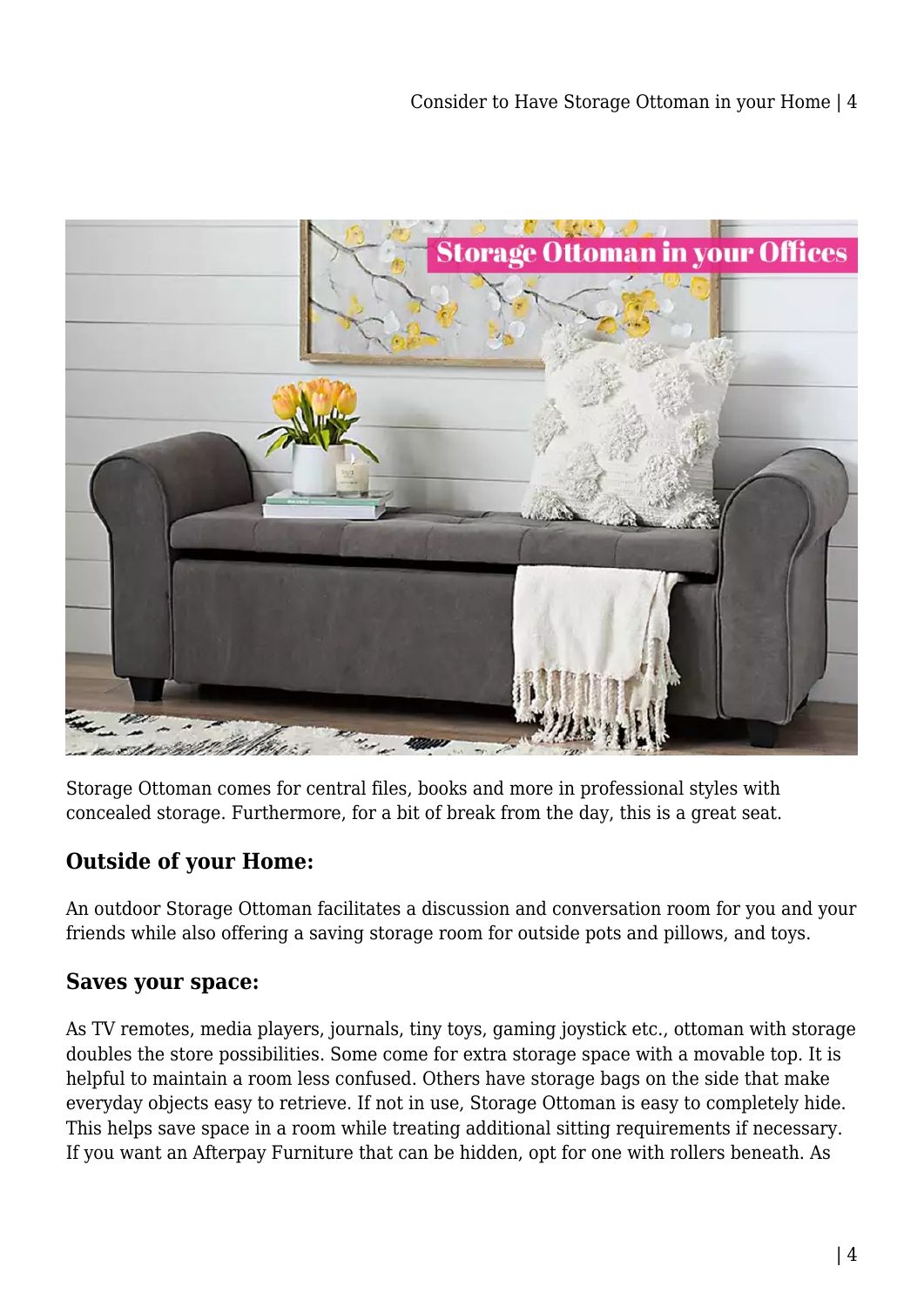great storage, ottoman with storage also serves. You can purchase a Storage Ottoman to make up for it if you do not have storage. Look for a man with a top that rises up into a room to hide everything you don't want.

# **Comforts your Body:**

It assists individuals from every level since tall individuals don't have their knees, and short people don't have to hang their legs. You will not have to adjust for the imbalance because the lower part might slip to an unhealthy curvature. It offers a good sitting posture since you can maintain your legs.

# **Versatile and Design:**



There are plenty of colors for ottoman with storage to select from. A particular feature of Afterpay Furniture is that they readily integrate with the furniture they have been put next to each other, independent of color, design or size. Thus, a ottoman with storage in a room